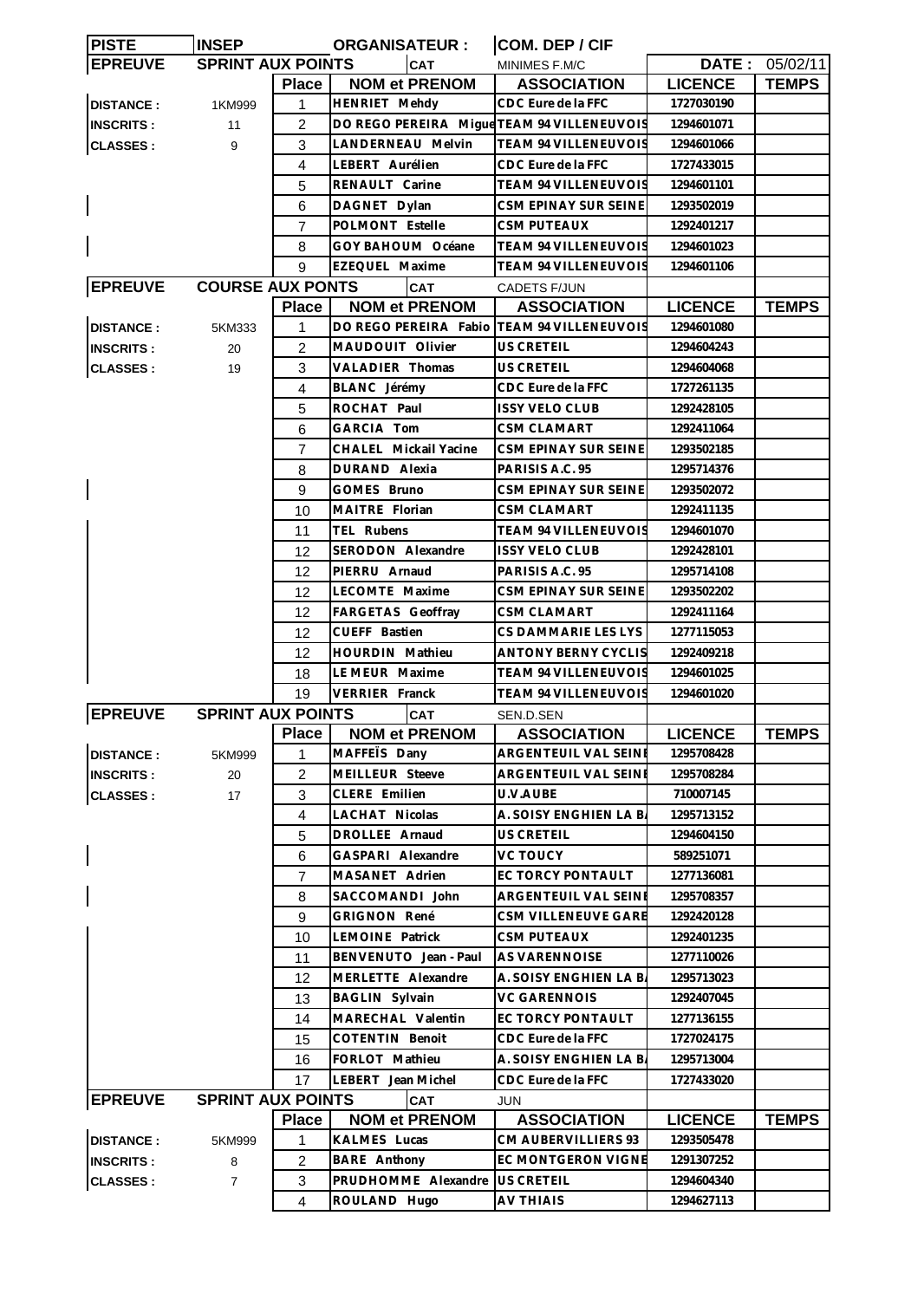|                  |                          | 5                   | LEBLOND Lucas                                                 | EC MONTGERON VIGNE                                | 1291307061                   |              |
|------------------|--------------------------|---------------------|---------------------------------------------------------------|---------------------------------------------------|------------------------------|--------------|
|                  |                          | 6                   | LOUCHE Enzo                                                   | EC MONTGERON VIGNE                                | 1291307125                   |              |
|                  |                          | $\overline{7}$      | KICHENIN David                                                | TEAM 94 VILLENEUVOIS                              | 1294601115                   |              |
| <b>EPREUVE</b>   | <b>AMERICAINE</b>        |                     | <b>CAT</b>                                                    | <b>CADETS</b>                                     |                              |              |
|                  |                          | <b>Place</b>        | <b>NOM et PRENOM</b>                                          | <b>ASSOCIATION</b>                                | <b>LICENCE</b>               | <b>TEMPS</b> |
| <b>DISTANCE:</b> | 13KM332                  | 1                   | VALADIER Thomas                                               | US CRETEIL                                        | 1294604068                   |              |
| <b>INSCRITS:</b> | 14                       |                     | MAUDOUIT Olivier                                              | <b>US CRETEIL</b>                                 | 1294604243                   |              |
| <b>CLASSES:</b>  | 14                       | 2                   | DO REGO PEREIRA Fabio                                         | <b>TEAM 94 VILLENEUVOIS</b>                       | 1294601080                   |              |
|                  |                          |                     | TEL Rubens                                                    | TEAM 94 VILLENEUVOIS                              | 1294601070                   |              |
|                  |                          | 3                   | <b>VERRIER Franck</b>                                         | <b>TEAM 94 VILLENEUVOIS</b>                       | 1294601020                   |              |
|                  |                          |                     | LE MEUR Maxime                                                | <b>TEAM 94 VILLENEUVOIS</b>                       | 1294601025                   |              |
|                  |                          | 4                   | ROCHAT Paul                                                   | <b>ISSY VELO CLUB</b>                             | 1292428105                   |              |
|                  |                          |                     | SERODON Alexandre                                             | <b>ISSY VELO CLUB</b>                             | 1292428101                   |              |
|                  |                          | 5                   | HOURDIN Mathieu                                               | ANTONY BERNY CYCLIS                               | 1292409218                   |              |
|                  |                          |                     | FARGETAS Geoffray                                             | <b>CSM CLAMART</b>                                | 1292411164                   |              |
|                  |                          | 6                   | MAITRE Florian                                                | <b>CSM CLAMART</b>                                | 1292411135                   |              |
|                  |                          |                     | GARCIA Tom                                                    | <b>CSM CLAMART</b>                                | 1292411064                   |              |
|                  |                          | $\overline{7}$      | PIERRU Arnaud                                                 | PARISIS A.C. 95                                   | 1295714108                   |              |
|                  |                          |                     | CHALEL Mickail Yacine                                         | CSM EPINAY SUR SEINE                              | 1293502185                   |              |
| <b>EPREUVE</b>   | <b>AMERICAINE</b>        |                     | <b>CAT</b>                                                    | SEN.                                              |                              |              |
|                  |                          | <b>Place</b>        | <b>NOM et PRENOM</b>                                          | <b>ASSOCIATION</b>                                | <b>LICENCE</b>               | <b>TEMPS</b> |
| <b>DISTANCE:</b> | 18KM332                  | 1                   | MAFFETS Dany                                                  | ARGENTEUIL VAL SEINE                              | 1295708428                   |              |
| <b>INSCRITS:</b> | 14                       |                     | MEILLEUR Steeve                                               | ARGENTEUIL VAL SEINI                              | 1295708284                   |              |
|                  | 12                       | 2                   | SACCOMANDI John                                               | ARGENTEUIL VAL SEINE                              | 1295708357                   |              |
| <b>CLASSES:</b>  |                          |                     | GASPARI Alexandre                                             | VC TOUCY                                          | 589251071                    |              |
|                  |                          | 3                   | <b>KERFOURN Vincent</b>                                       | AS VARENNOISE                                     | 1277110101                   |              |
|                  |                          |                     | MERLETTE Alexandre                                            | A. SOISY ENGHIEN LA B                             | 1295713023                   |              |
|                  |                          | 4                   | DROLLEE Arnaud                                                | <b>US CRETEIL</b>                                 | 1294604150                   |              |
|                  |                          |                     | PRUDHOMME Alexandre                                           | <b>US CRETEIL</b>                                 | 1294604340                   |              |
|                  |                          | 5                   | LACHAT Nicolas                                                | A. SOISY ENGHIEN LA B.                            | 1295713152                   |              |
|                  |                          |                     |                                                               |                                                   |                              |              |
|                  |                          |                     | BENVENUTO Jean - Paul<br>LOUCHE Enzo                          | <b>AS VARENNOISE</b><br><b>EC MONTGERON VIGNE</b> | 1277110026                   |              |
|                  |                          | 6                   | <b>BARE</b> Anthony                                           | <b>EC MONTGERON VIGNE</b>                         | 1291307125                   |              |
| <b>EPREUVE</b>   | <b>COURSE AUX POINTS</b> |                     | <b>CAT</b>                                                    |                                                   | 1291307252                   |              |
|                  |                          |                     |                                                               | MINIMES F.M/C                                     |                              |              |
|                  |                          | <b>Place</b>        | <b>NOM et PRENOM</b>                                          | <b>ASSOCIATION</b>                                | <b>LICENCE</b><br>1294601071 | <b>TEMPS</b> |
| <b>DISTANCE:</b> | 2KM499<br>11             | 1                   | DO REGO PEREIRA Migue TEAM 94 VILLENEUVOIS<br>LEBERT Aurélien | CDC Eure de la FFC                                | 1727433015                   |              |
| <b>INSCRITS:</b> |                          | $\overline{c}$<br>3 | HENRIET Mehdy                                                 | CDC Eure de la FFC                                | 1727030190                   |              |
| <b>CLASSES:</b>  | 10                       | $\overline{4}$      | DAGNET Dylan                                                  | CSM EPINAY SUR SEINE                              | 1293502019                   |              |
|                  |                          |                     |                                                               | TEAM 94 VILLENEUVOIS                              |                              |              |
|                  |                          | 5                   | LANDERNEAU Melvin<br>EZEQUEL Maxime                           | <b>TEAM 94 VILLENEUVOIS</b>                       | 1294601066                   |              |
|                  |                          | 6                   |                                                               |                                                   | 1294601106                   |              |
|                  |                          | $\overline{7}$      | RENAULT Carine                                                | <b>TEAM 94 VILLENEUVOIS</b>                       | 1294601101                   |              |
|                  |                          | 8                   | POLMONT Estelle                                               | <b>CSM PUTEAUX</b>                                | 1292401217                   |              |
|                  |                          | 9                   | GOY BAHOUM Océane                                             | <b>TEAM 94 VILLENEUVOIS</b>                       | 1294601023                   |              |
|                  |                          | 10                  | RANGUIN Christina                                             | TEAM 94 VILLENEUVOIS                              | 1294601100                   |              |
| <b>EPREUVE</b>   | <b>SCRATCH</b>           |                     | <b>CAT</b>                                                    | CADETS.F.JUN                                      |                              |              |
|                  |                          | <b>Place</b>        | <b>NOM et PRENOM</b>                                          | <b>ASSOCIATION</b>                                | <b>LICENCE</b>               | <b>TEMPS</b> |
| <b>DISTANCE:</b> | 4KM166                   | 1                   | VALADIER Thomas                                               | US CRETEIL                                        | 1294604068                   |              |
| <b>INSCRITS:</b> | 20                       | $\overline{c}$      | TEL Rubens                                                    | TEAM 94 VILLENEUVOIS                              | 1294601070                   |              |
| <b>CLASSES:</b>  | 20                       | 3                   | DO REGO PEREIRA Fabio                                         | TEAM 94 VILLENEUVOIS                              | 1294601080                   |              |
|                  |                          | $\overline{4}$      | BLANC Jérémy                                                  | CDC Eure de la FFC                                | 1727261135                   |              |
|                  |                          | 5                   | MAUDOUIT Olivier                                              | US CRETEIL                                        | 1294604243                   |              |
|                  |                          | 6                   | CUEFF Bastien                                                 | CS DAMMARIE LES LYS                               | 1277115053                   |              |
|                  |                          | $\overline{7}$      | ROCHAT Paul                                                   | <b>ISSY VELO CLUB</b>                             | 1292428105                   |              |
|                  |                          | 7                   | FOGGEA Florian                                                | <b>TEAM 94 VILLENEUVOIS</b>                       | 1294601072                   |              |
|                  |                          | $\overline{7}$      | GARCIA Tom                                                    | <b>CSM CLAMART</b>                                | 1292411064                   |              |
|                  |                          | $\overline{7}$      | HOURDIN Mathieu                                               | <b>ANTONY BERNY CYCLIS</b>                        | 1292409218                   |              |
|                  |                          | $\overline{7}$      | PIERRU Arnaud                                                 | PARISIS A.C. 95                                   | 1295714108                   |              |